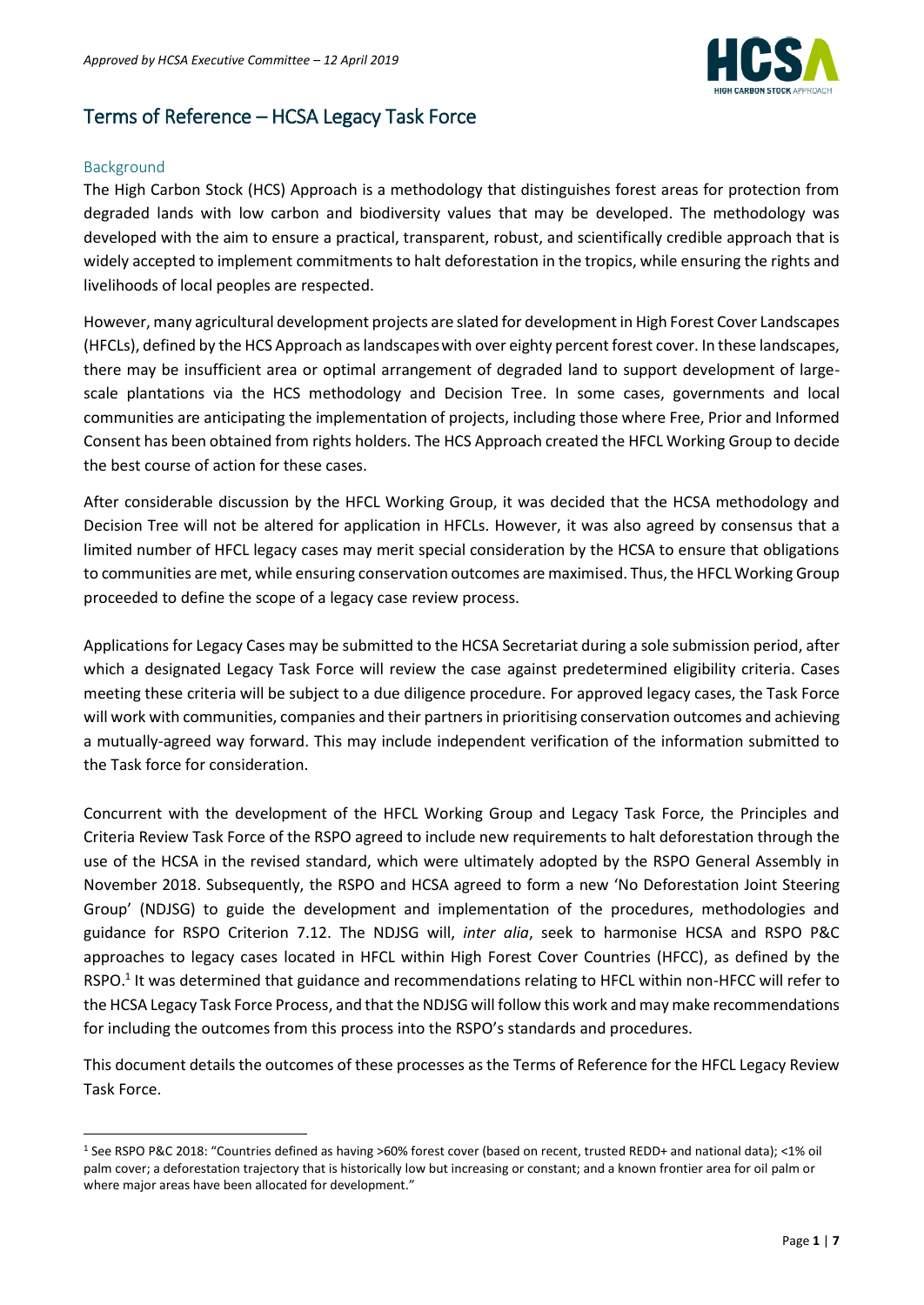

# Objectives of the Legacy TF

- i. Develop procedures for receiving, processing, and vetting proposed legacy cases.
- ii. Assist communities, companies, and their partners working in existing concessions within HFCLs to prioritise conservation outcomes for approved legacy cases.

# Scope of Implementation

Following application of the Toolkit and Decision Tree, the ICLUP process may include limited conversion of identified HCS forest in the YRF vegetation class only, and subject to maximum area thresholds defined by the HCSA Executive Committee (EC). Decision on limited conversion exceptions for YRF areas will be determined via a mutually agreed decision-making process with affected communities.

The Task Force will present a consensus-based<sup>2</sup> recommendation on all limited conversion exceptions for YRF areas to the Executive Committee of the HCSA, who will then inform their respective constituencies in the SG of the recommendation. If consensus cannot be achieved by the Task Force, the matter will be determined by the EC. During the mutually agreed decision-making process, local community representatives, freely chosen by the communities, will participate in field visits and future deliberations.

# Task Force Structure

The Task Force will be chaired by the High Forest Cover Landscapes Working Group Co-Chairs. On a consensus basis, the Task Force may nominate a new Chair (or Co-Chairs) from among the HCSA Steering Group.

Task Force Members will consist of representatives from plantation companies (3 seats), NGOs (3 seats), TSOs (1 seat), Commodity Users (1 seat), and smallholder (1 seat) 3 . Should a Task Force member need to recuse themselves or be unable to participate in a Task Force meeting, an Alternate Task Force member will be nominated by the respective chamber to take their seat.

Task Force members must recuse themselves if they have any conflict of interest, as defined in the HCSA's Potential Conflict of Interest Disclosure Form. All Task Force Members and Alternate Members must sign the Potential Conflict of Interest Disclosure Form prior to participating in the Task Force and update the form when any potential conflict of interests arise.

A representative of the RSPO will be invited to Task Force meetings as an observer. Task Force meetings will be closed to other non-members, unless a written invitation has been issued by the Chair (or Co-Chairs) or HCSA Secretariat. The Task Force may alter this arrangement by consensus decision.

#### Scope of Work of the Legacy Task Force

- i. Finalise eligibility criteria for proposed legacy cases (Annex 1).
- ii. Develop terms and conditions of the Due Diligence Procedure (Annex 2).
- iii. Develop an internal procedure for receiving proposed legacy cases and vetting them against finalised eligibility criteria.
- iv. Issue a public call for proposed legacy cases and develop intake procedures.
- v. Review and decide on the eligibility of the legacy cases submitted.
- vi. Process accepted cases according to the due diligence procedure agreed under (ii).
- vii. Suggest HCSA positions on HFCL and related communications, as needed.

1

<sup>2</sup> Consensus is defined as the lack of a sustained objection.

<sup>&</sup>lt;sup>3</sup> This composition is representative of HCSA SG's membership categories.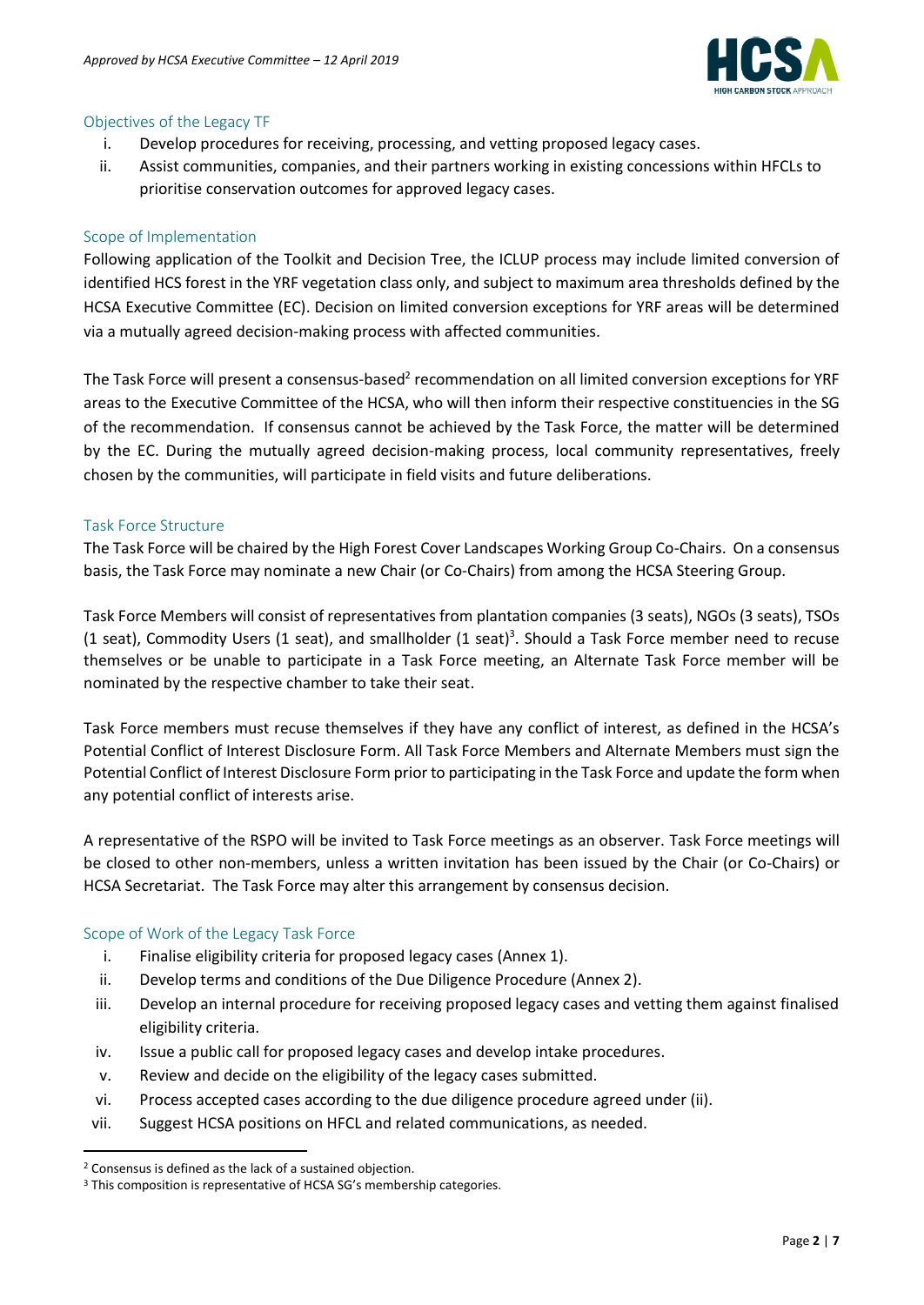

# Outputs by the Task Force

- i. Eligibility criteria, due diligence procedures, and internal processing procedure finalised. Deadline: March 1, 2019.
- ii. Complete eligibility review of submitted legacy cases.
	- a. Companies submit a legacy case review application, with all supporting documentation for eligibility determination to the HCSA Secretariat by June 30, 2019.
	- b. The Task Force will review the applications and their supporting documentation for completeness on a rolling basis. This process may include feedback to the company about incomplete documentation, with an opportunity to resubmit documentation prior to the deadline. Deadline: August 31, 2019.
	- c. The Task Force will compile a list of complete legacy case applications that will be considered for eligibility determination at the Autumn HCSA SG meeting.
		- i. Should the Task Force require additional time to complete its review, it will issue a public statement with a revised date.
	- d. The Task Force will make a final determination on legacy case eligibility by the close of the autumn 2019 HCSA SG Meeting and notify applicants of the decision within no more than 30 days.
- iii. Complete review of eligible legacy cases according to the due diligence procedure. Deadline: September 30, 2020.
- iv. Summary of approved and/or rejected cases provided to HCSA SG and EC and published on HCSA website.

Prior to opening the call for Legacy Case applications, the HCSA Secretariat will establish a dedicated e-mail address to receive legacy case applications and supporting evidence, along with a corresponding SharePoint site to facilitate Task Force review and tracking of applications. A Task Force call schedule will be established.

If agreed by consensus, the Task Force may assign individuals or teams to review specific cases or develop Terms of References and requests for funding from the company and/or HCSA to enable the appointment of contractors, with relevant expertise and/or local translators, to assist in independent investigations that inform the due diligence process.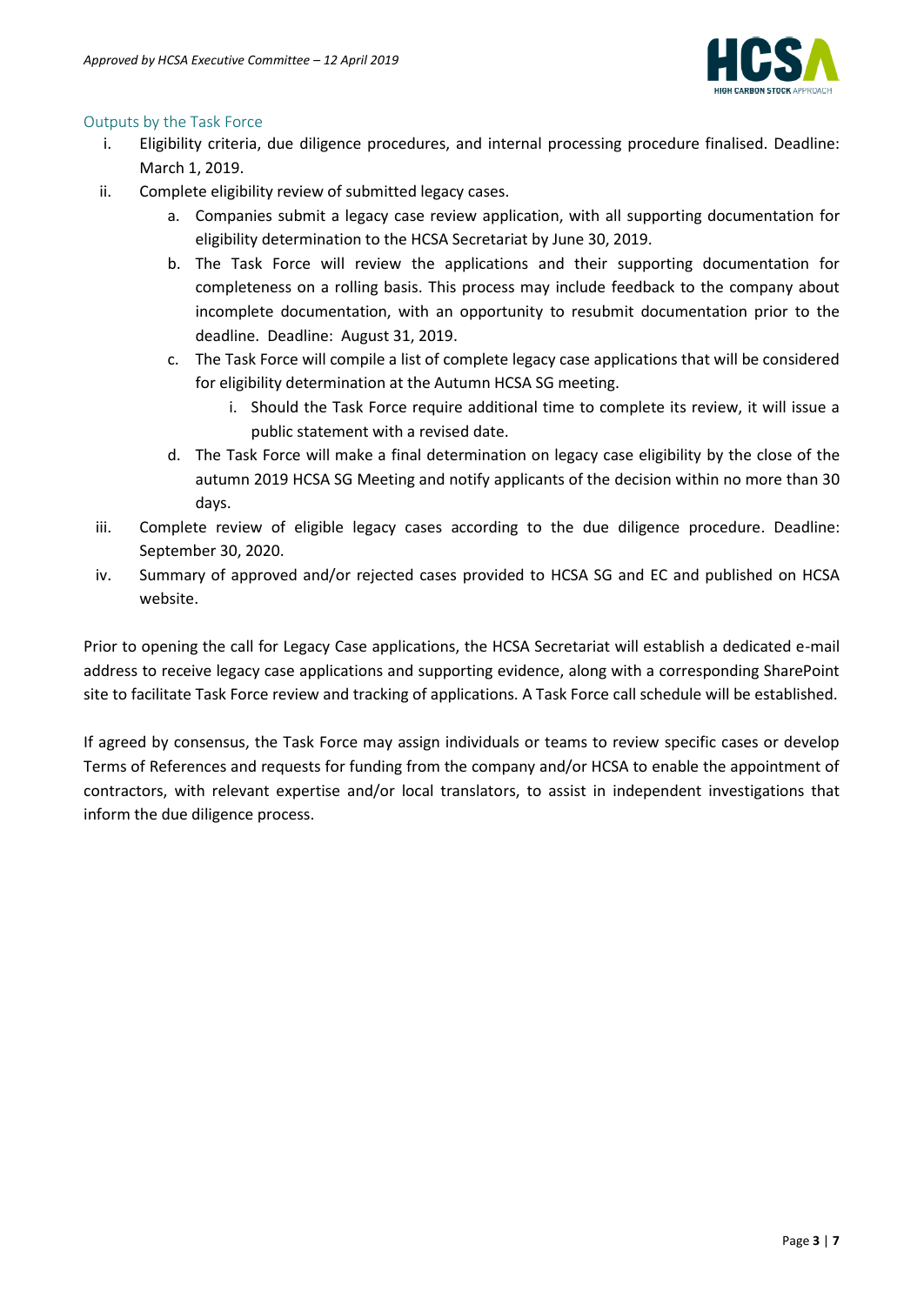

# Annex 1: Eligibility Criteria

To qualify for the legacy case process, the company must provide written evidence to show that it complies with the eligibility criteria outlined in this section.

# Scope:

Eligible applicants are companies with rights to develop forested land for agricultural production. This includes HCSA Steering Group members, applicants to the HCSA SG, and third-party suppliers<sup>4</sup>.

# Landscape:

**.** 

- The case must be in a High Forest Cover Landscape. High Forest Cover Landscapes (HFCLs) are defined as landscapes<sup>5</sup> with over eighty percent forest cover.
- *[Note that for RSPO members, the Principles and Criteria currently limit legacy cases to HFCL within High*  Forest Cover Countries, defined by the RSPO.<sup>6</sup> For Legacy Cases in those countries, the recommendations *made by the Legacy Case Task Force may thus not be recognised for RSPO certification, although the RSPO is following this work and may make recommendations for including the outcomes from this process into the RSPO's standards and procedures. Any changes to the RSPO P&Cs must follow the RSPO's procedures for standard-setting.]*

# Company's current activities:

- For HCSA SG members and applicants, no clearing conducted by the company after the effective date of their No Deforestation policy. For RSPO members, no clearing conducted by the company after the effective date of their No Deforestation policy or the adoption of the 2018 P&C, whichever is earlier.
- The company has a signed agreement with the local community to begin development which is dated before April 2015 (the launch of the HCSA Toolkit).
- For third-party suppliers, if clearance of forests in areas designated for plantations as agreed with the local community began after the signed-agreement, then the company stopped clearing once advised of the HCSA member policies that apply to third-party suppliers, and has not resumed clearing at any time since agreeing to comply with the moratorium on the clearance of HCS forests.
- There is no evidence that active logging or clearance (including road building) of HCVs or HCS forest is currently taking place in the applicant's operations on a corporate group level, i.e. including outside of the concerned legacy concession(s) in either HFCL or fragmented landscapes.
- No significant disputes over tenure; use rights and benefit-sharing remain; and mutually agreed decisionmaking processes are in place with affected communities.<sup>7</sup>

<sup>6</sup> Additional guidance can be found in the **Principles and Criteria 2018** 

<sup>4</sup> Third party supplier is defined at the level of Corporate Group, under which multiple business entities are affiliated by means of significant ownership shares or financial stakes, or by commonality in directors or senior officers of the same individuals or family relatives. This includes subsidiaries or parent companies in the same sector. This definition encompasses all company ownership structures, including privately-held, publicly traded, and state-owned companies as well as companies in which states hold an interest.

<sup>5</sup> See HCSA Toolkit Module 5: "Landscape is defined as a geographical mosaic composed of interacting ecosystems resulting from the influence of geological, topographical, soil, climatic, biotic and human interactions in a given area", based on the definition used by the International Union for Conservation of Nature (IUCN). See:

[http://cmsdata.iucn.org/downloads/en\\_iucn\\_\\_glossary\\_definitions.pdf](http://cmsdata.iucn.org/downloads/en_iucn__glossary_definitions.pdf) (accessed 1 June 2018)

<sup>7</sup> This does not include any disputes or grievances arising from the legacy process itself, i.e. the breach of an agreement with local communities to develop a project in order to comply with a No-Deforestation policy or moratorium on development while the legacy issue is being adjudicated.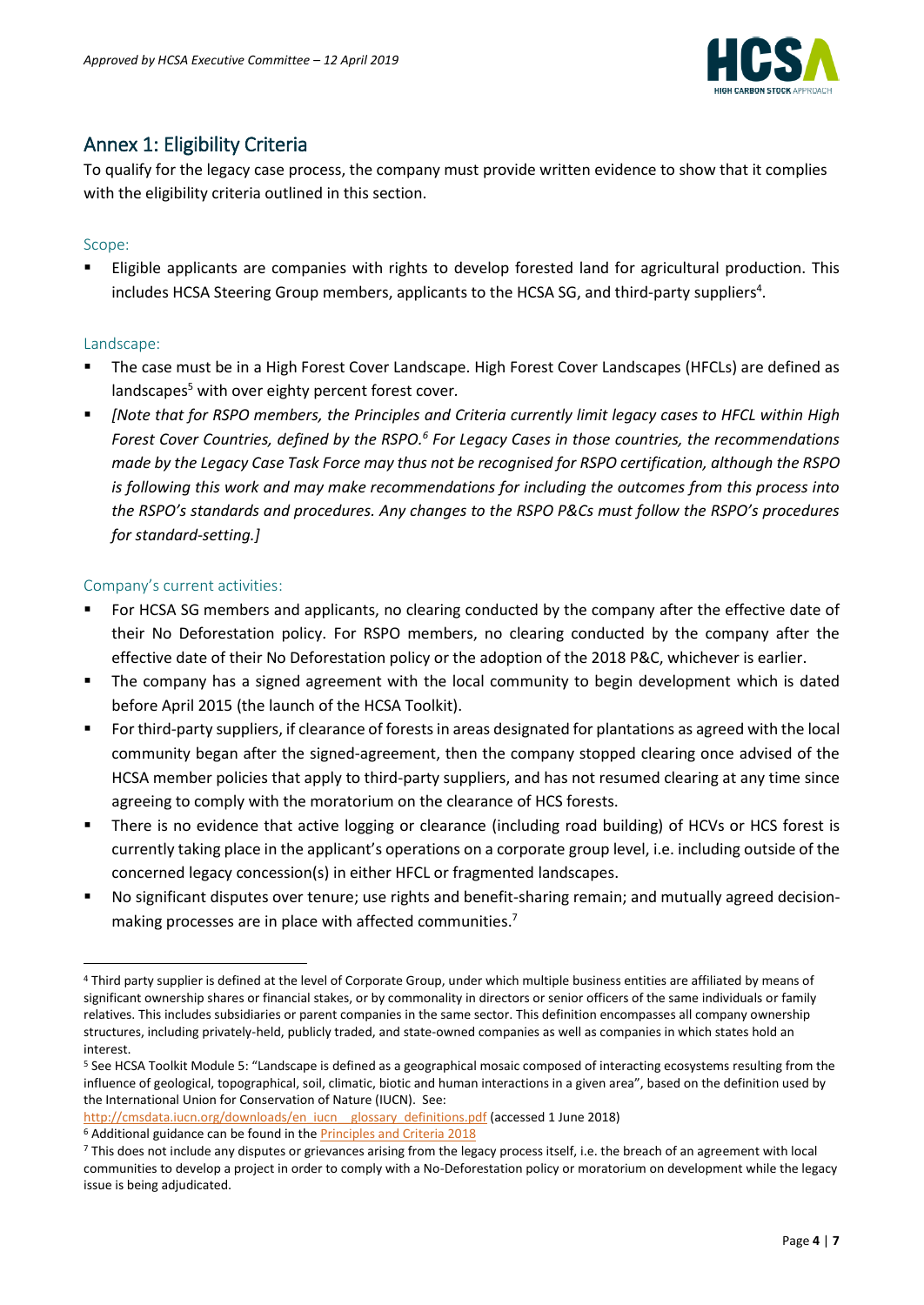

#### Land use rights:

- The company has a legally valid permit to develop a plantation in compliance with associated laws and regulations.
- Evidence of the procedures used for the legacy case to obtain the FPIC of Indigenous Peoples and local communities and users is documented for any development on lands to which they hold legal, communal or customary rights as decided by Indigenous Peoples and local communities through their own freely chosen representative institutions. A signed agreement is necessary.

# Policies:

**.** 

▪ Must have a published policy or statement that fulfills the terms of the HCSA Membership Requirements, including, *inter alia*, a public commitment to halt deforestation and implement the HCSA for development of all operations (i.e. plantations and mill sourcing) that includes no peat, no HCV areas, no HCS forest, and no exploitation.<sup>8</sup>

<sup>8</sup> Publicly available means that the policy, statement, or commitment is available on a website, in English or locally appropriate language. Applicants who do not have a website may submit their policy, statement, or commitment to the HCSA Secretariat, to be hosted on the HCSA website.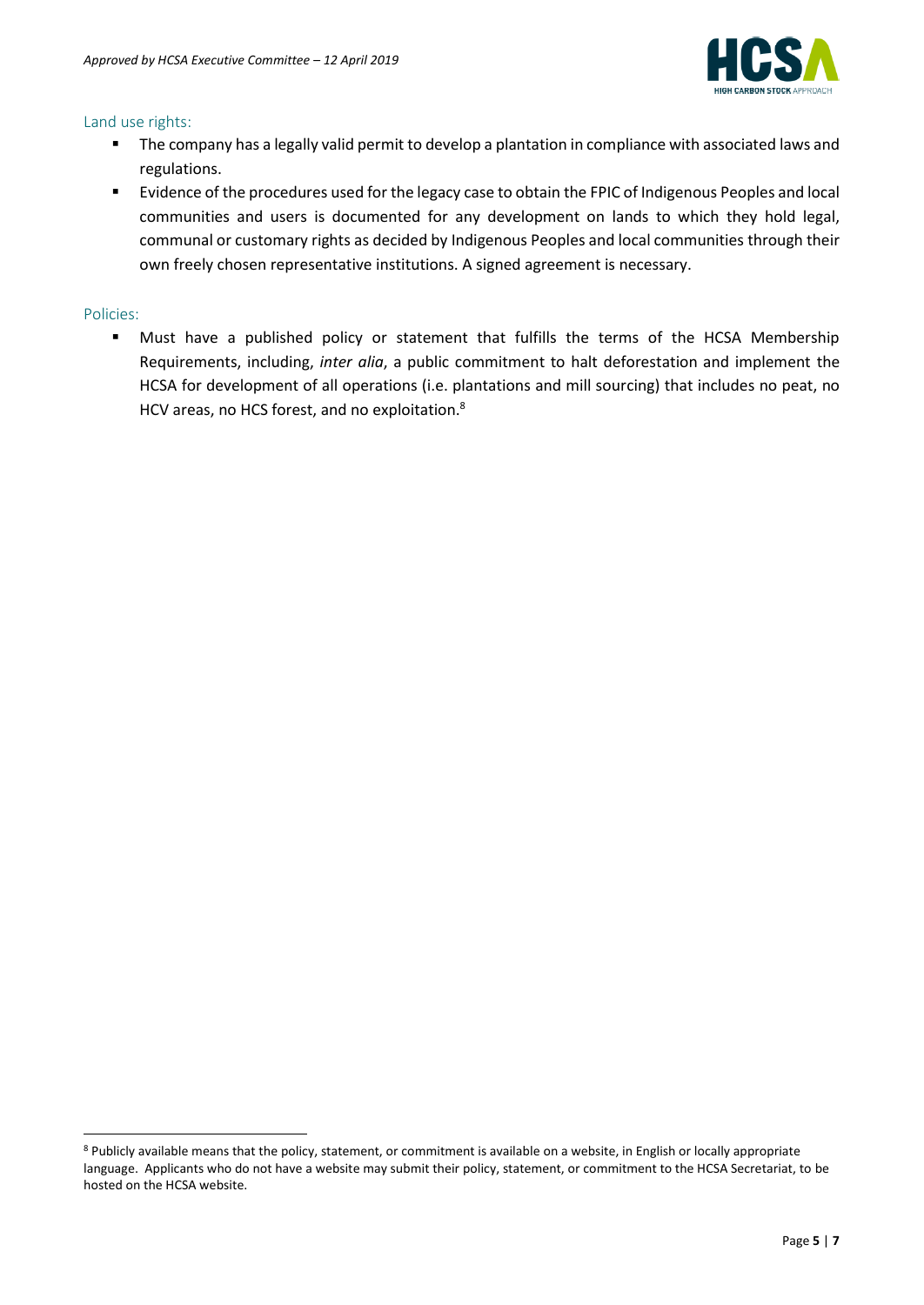

#### *FIGURE 1: COMPANY'S CURRENT ACTIVITIES*